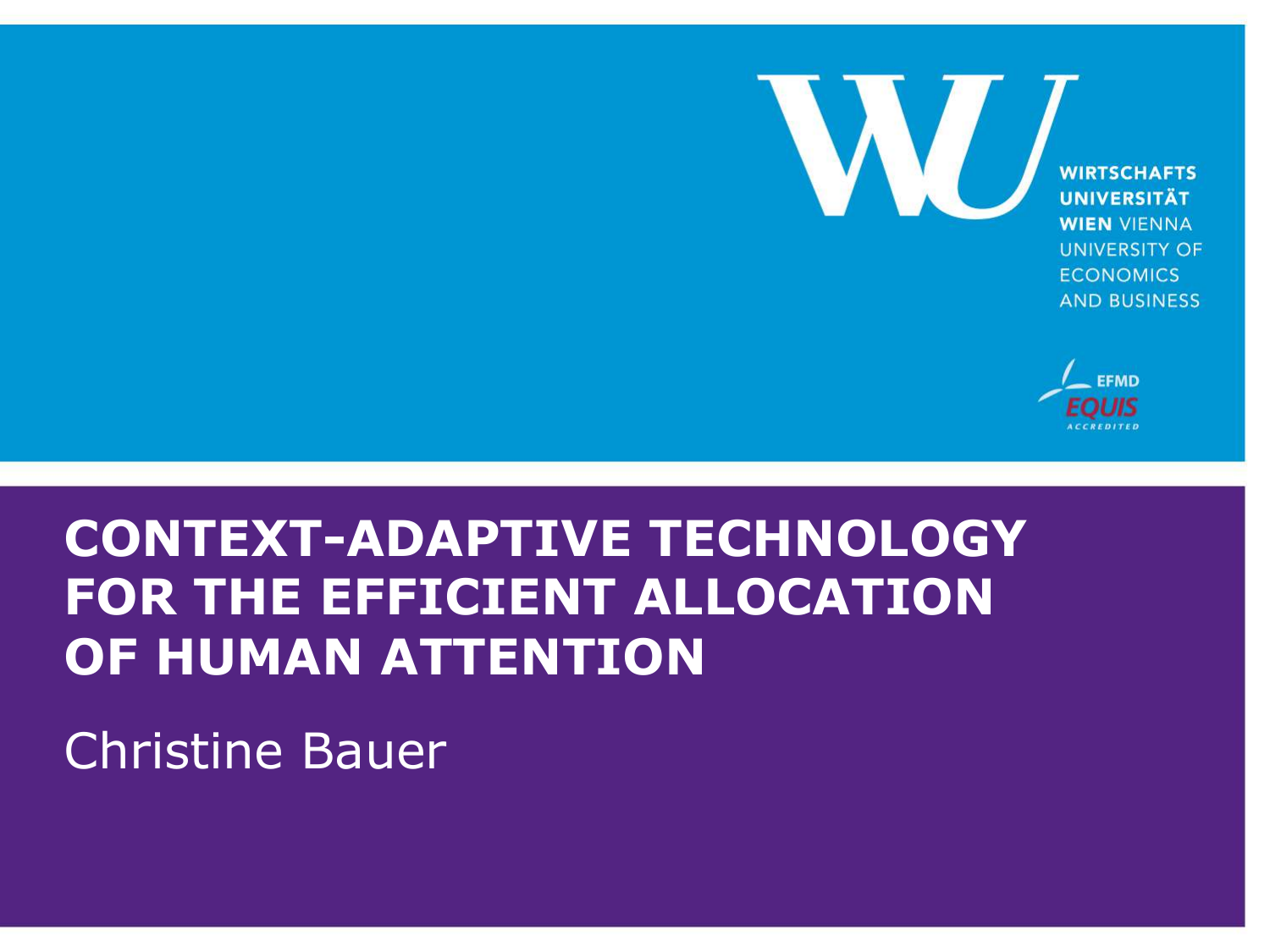#### **Attention is a scarce resource.**



"What information consumes is rather obvious: it consumes the attention of its recipients." (Simon, 1971)

WWW, corporate networks, mobile devices,… "continually wash tsunamis of information onto our desktops" (Davenport & Beck, 2000)

"…need to allocate that attention efficiently among the overabundance of information sources…" (Simon, 1971*)*



PAGE 2 CONTEXT-ADAPTIVE TECHNOLOGY FOR THE EFFICIENT ALLOCATION OF HUMAN CONTEXT-ADAPTIVE TECHNOLOGY FOR THE EFFICIENT ALLOCATION OF HUMAN 2019 ATTENTION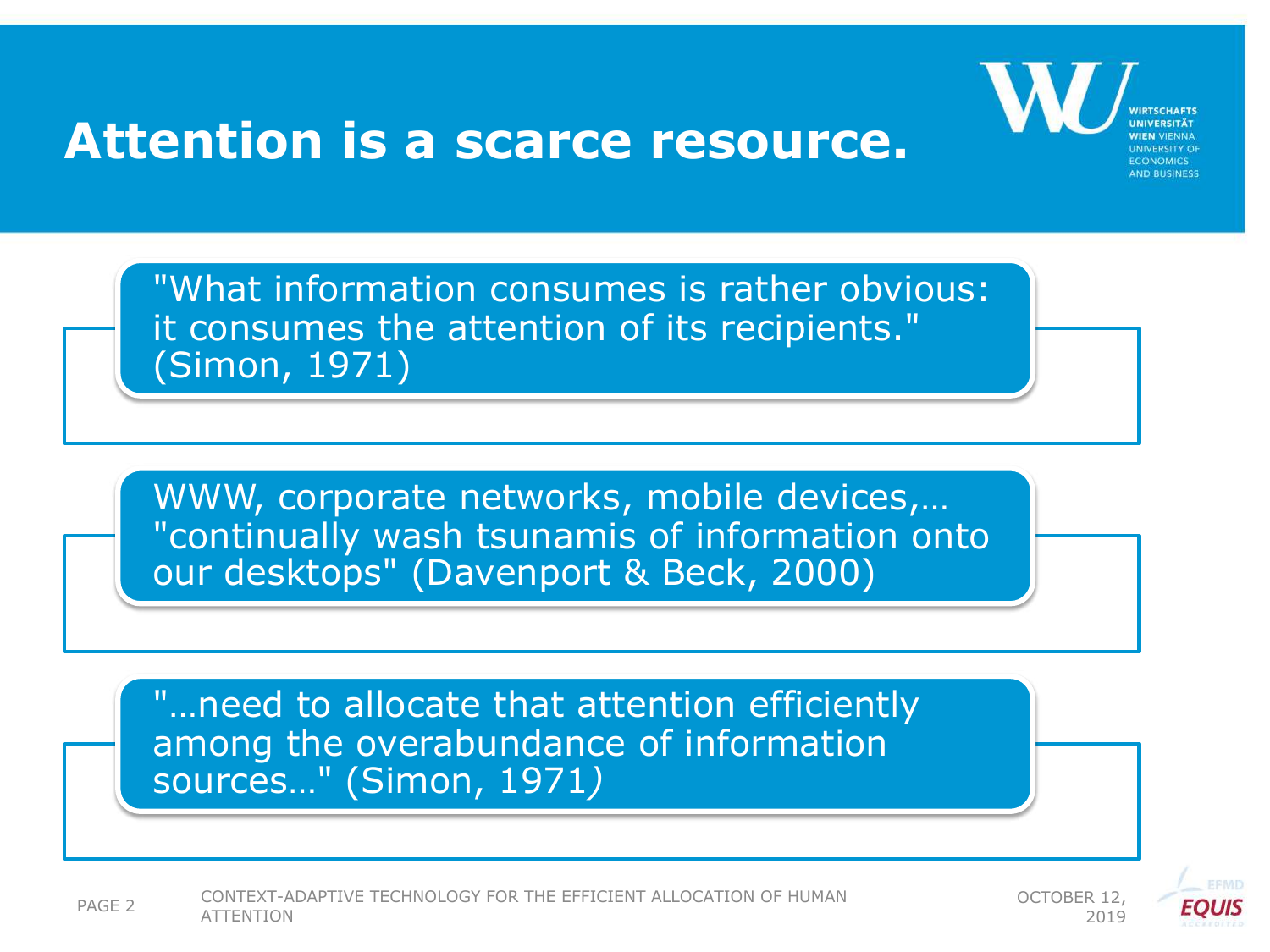### **Intelligent system may be a remedy.**

intelligent systems allow filtering information intelligent systems allow targeting information (more) accurately intelligent systems may catch or withdraw human attention

PAGE 3 CONTEXT-ADAPTIVE TECHNOLOGY FOR THE EFFICIENT ALLOCATION OF HUMAN OCTOBER 12,<br>2019

2019

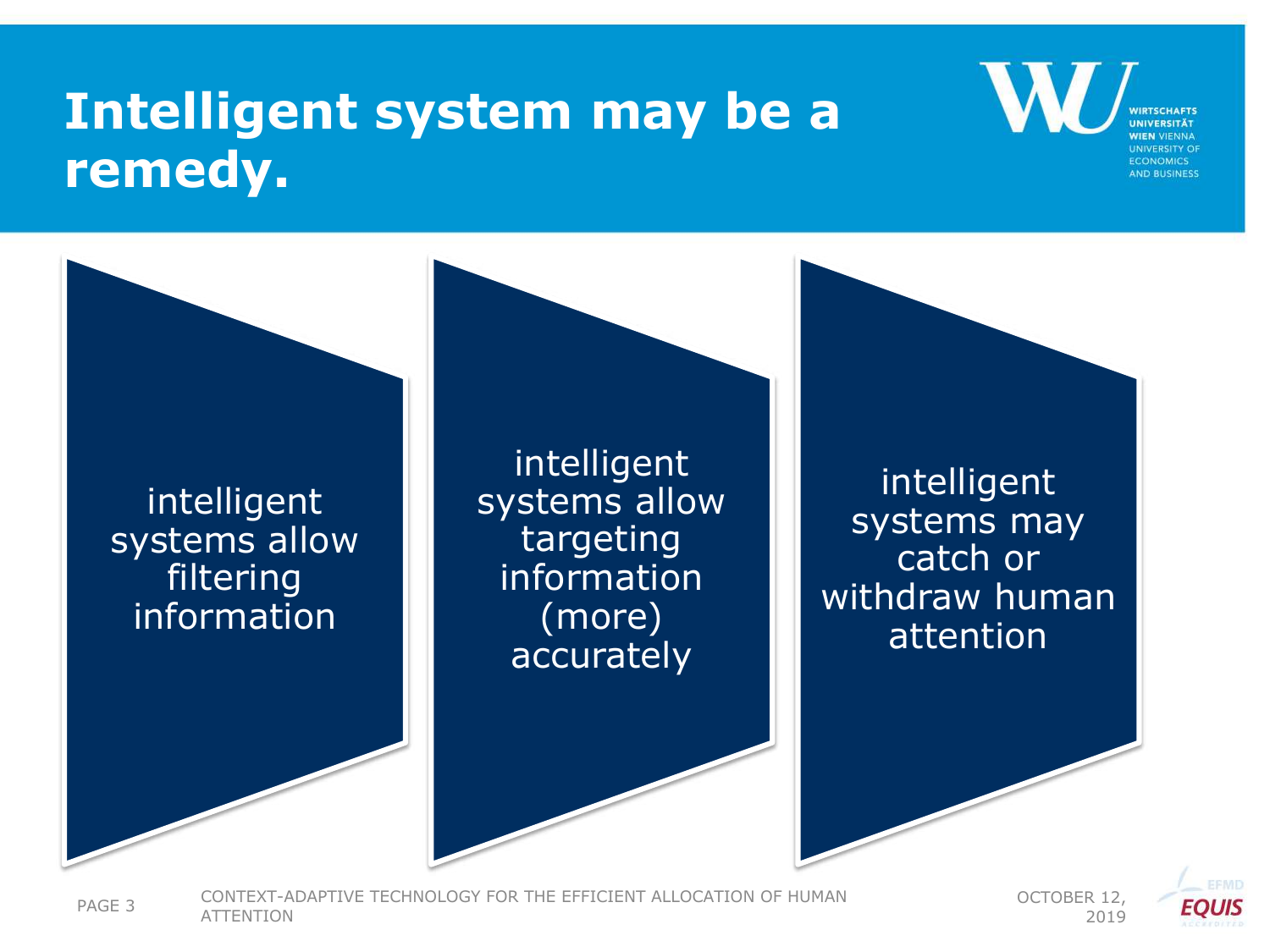

# **Intelligent systems have to adapt to context.**

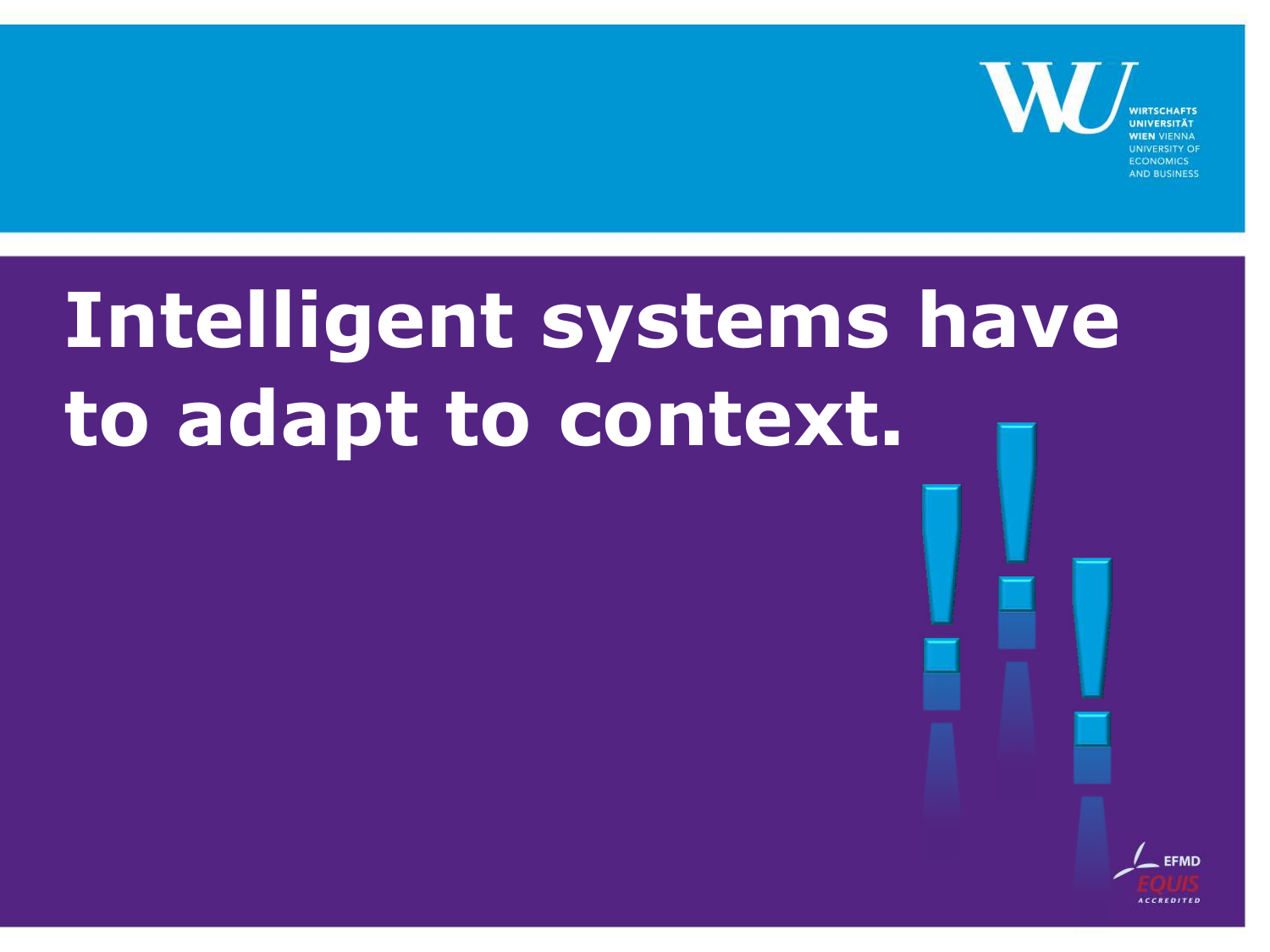### **The main objectives are to investigate…**

Which type of context information should be considered by contextadaptive services?

In which ways should systems ideally adapt to context?

What are sustainable business models for context-adaptive services?

PAGE 5 CONTEXT-ADAPTIVE TECHNOLOGY FOR THE EFFICIENT ALLOCATION OF HUMAN OCTOBER 12,<br>2019



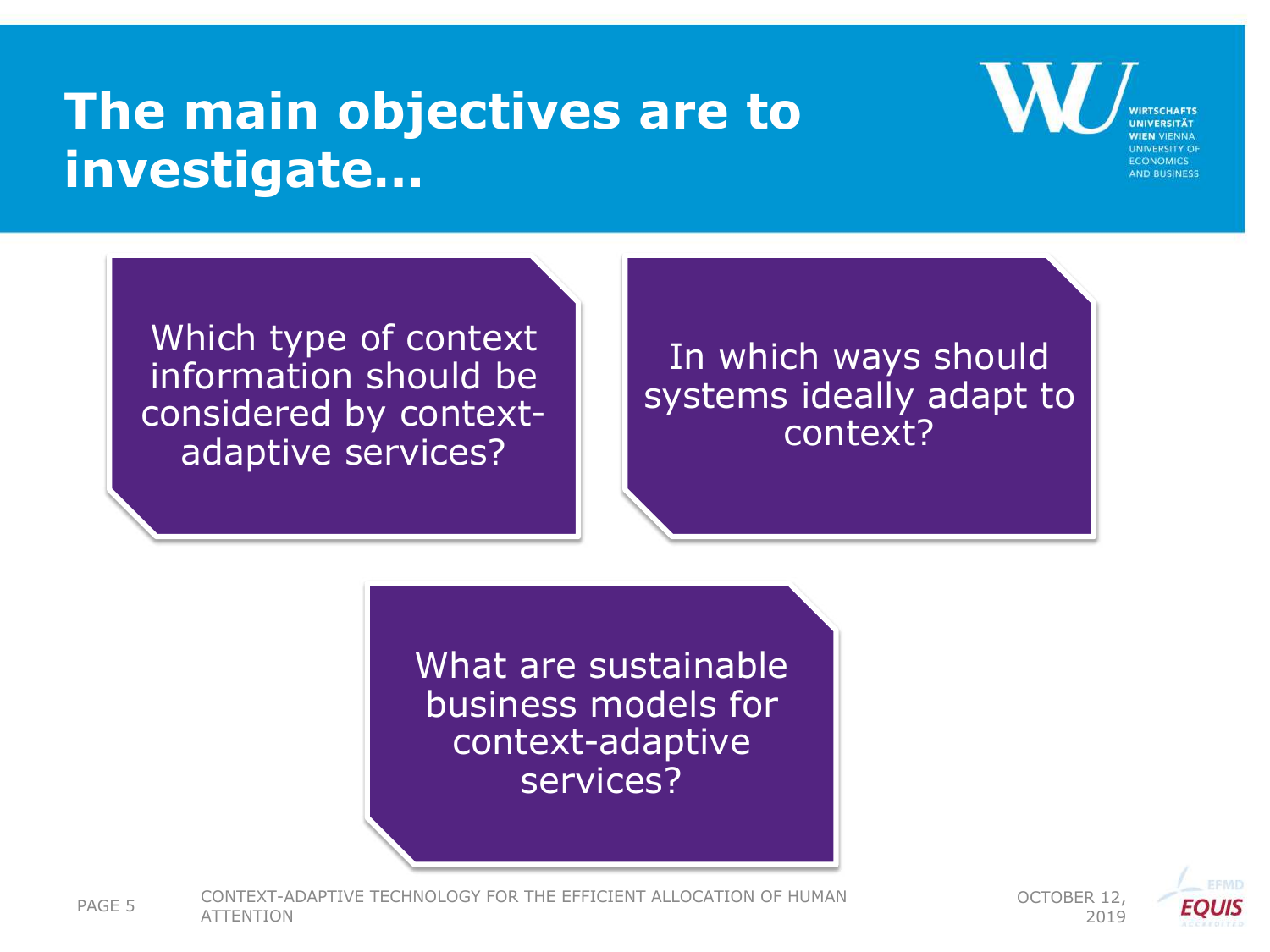### **The process of context adaptivity has 4 phases.**

VIRTSCHAFTS **WIEN VIENNA UNIVERSITY OF ECONOMICS AND RUSINESS** 

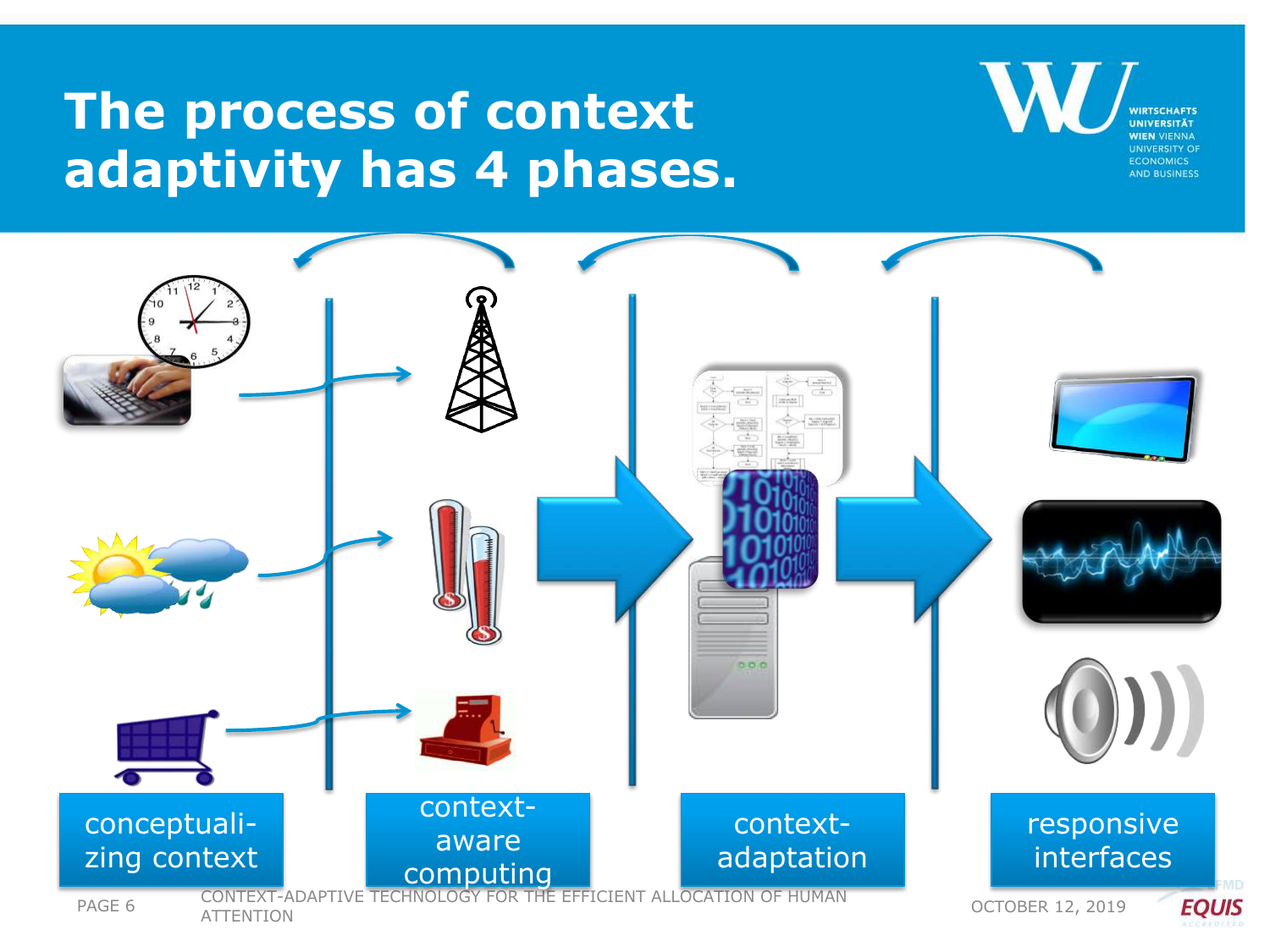#### **Consider the whole picture.**





PAGE 7 CONTEXT-ADAPTIVE TECHNOLOGY FOR THE EFFICIENT ALLOCATION OF HUMAN OCTOBER 12,<br>2019

2019

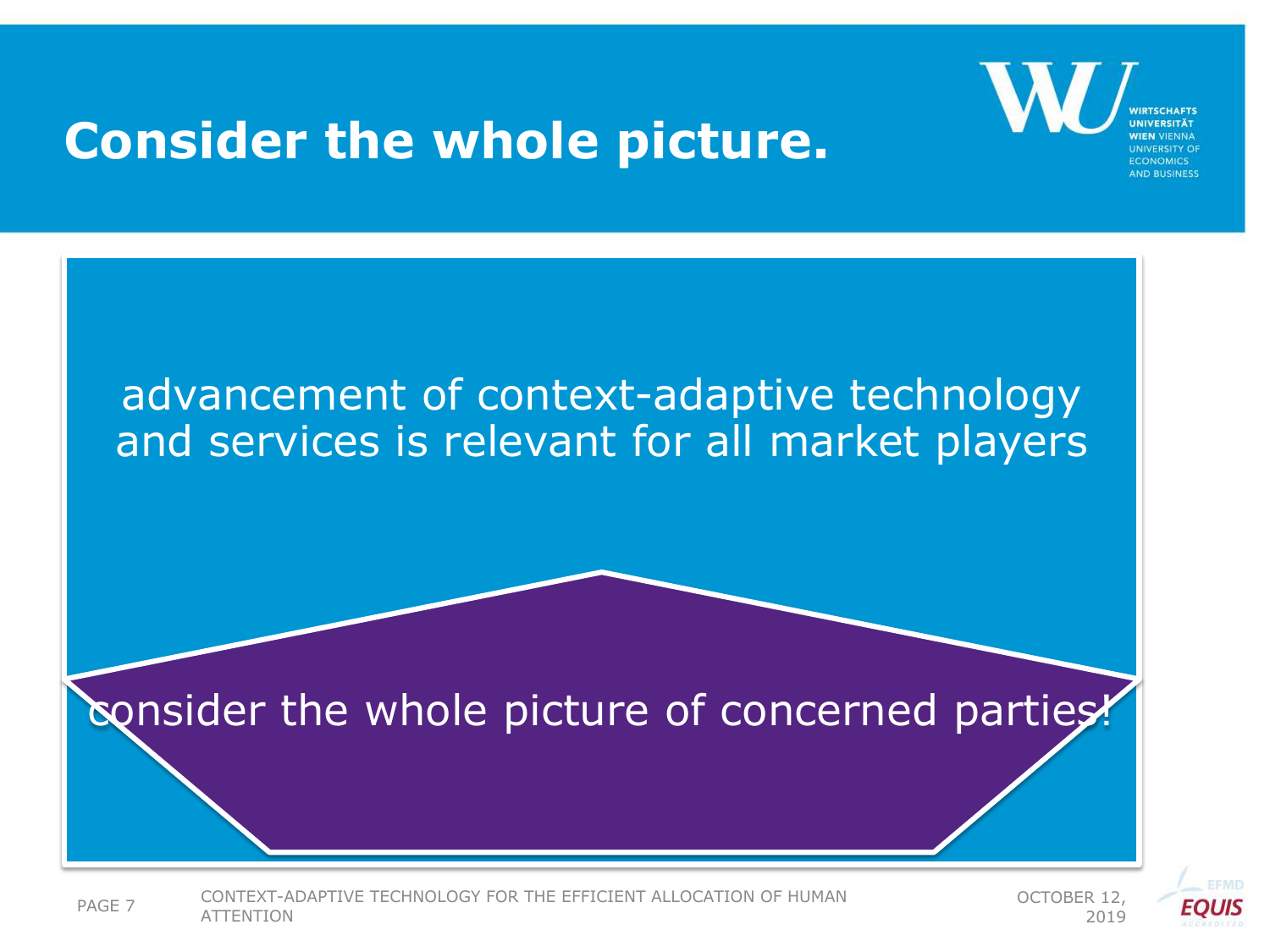# **The chain of context adaptation**



CONTEXT-ADAPTIVE TECHNOLOGY FOR THE EFFICIENT ALLOCATION OF HUMAN PAGE 8 CONTEXT ADAPTIVE TECHNOLOGY FOR THE EFFICIENT ALLOCATION OF HOMAIN COCTOBER 12, 2019





**NIRTSCHAFTS**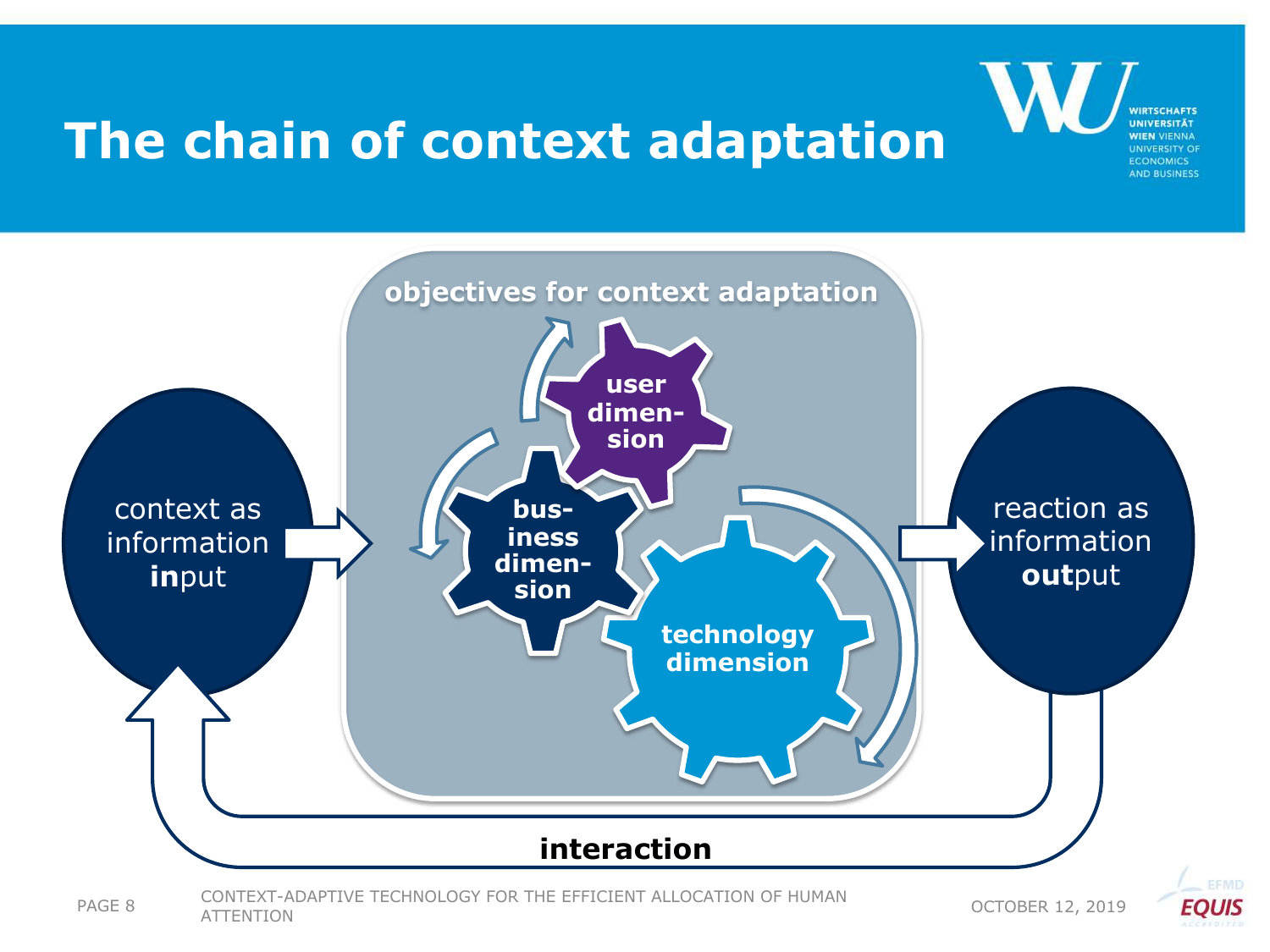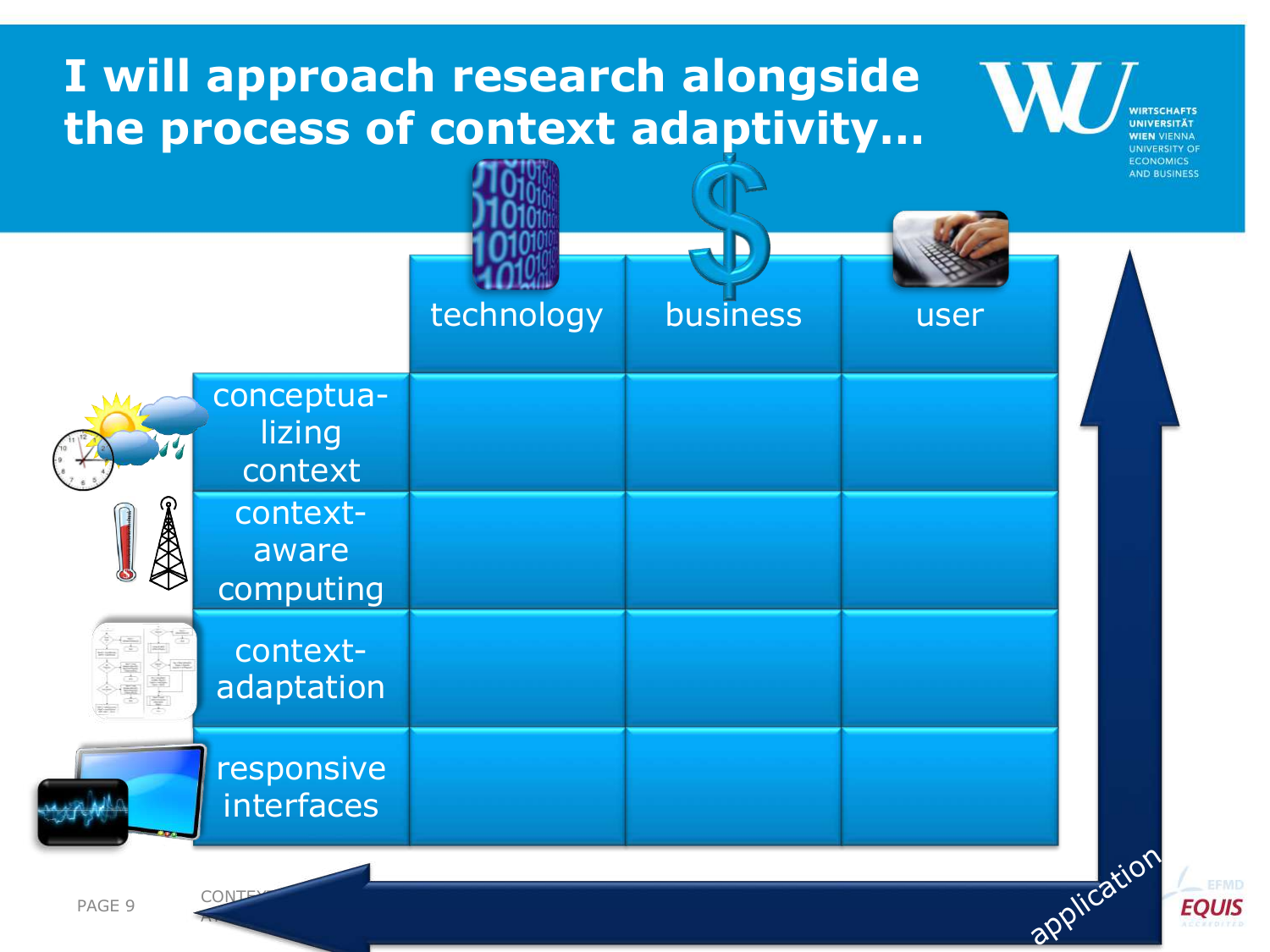### **Previous research focuses on technology.**

focus on developing architectures, prototypes, and toolkits

advancement of detecting technology (e.g. sensors)

OCTOBER 12,

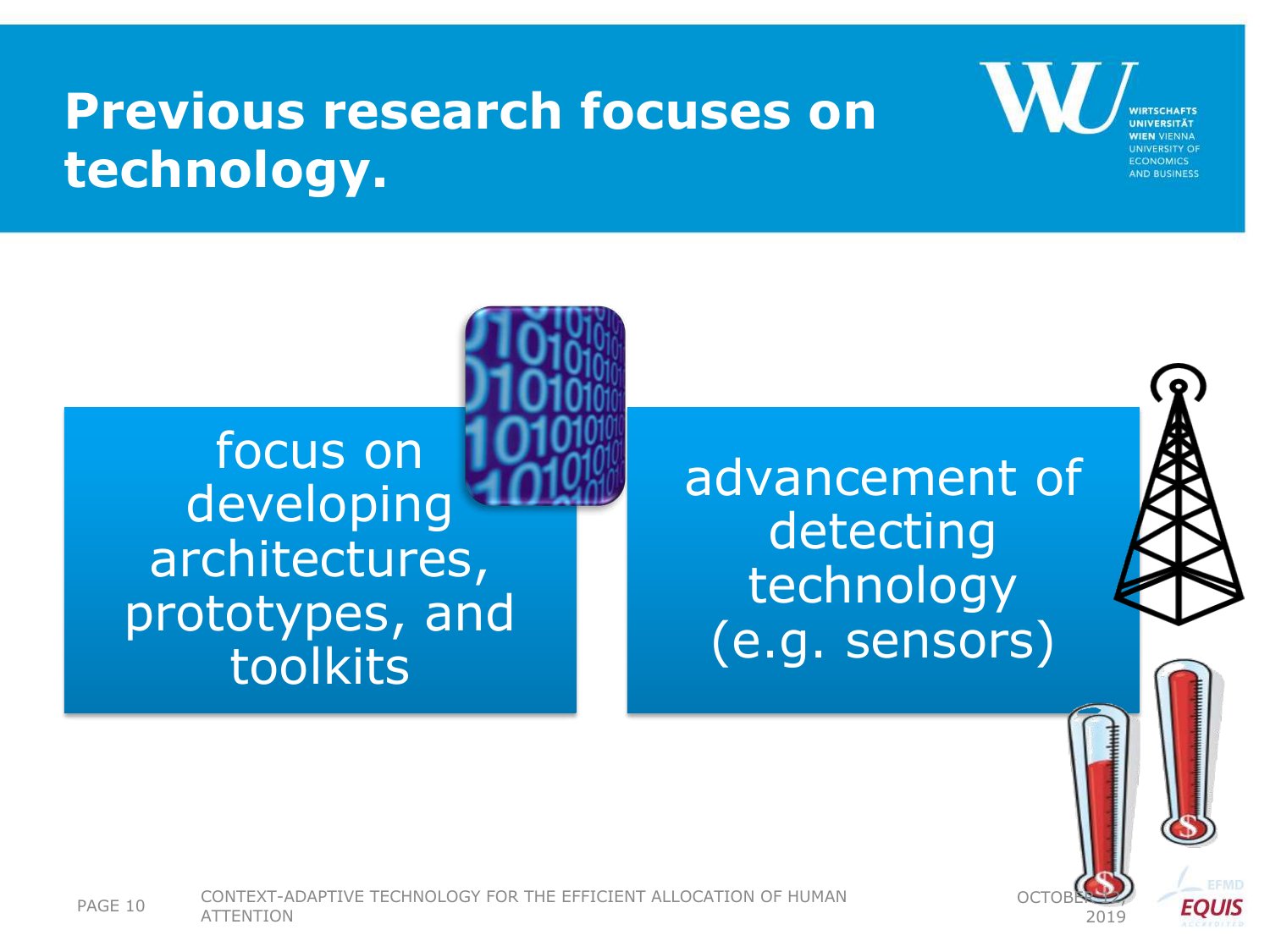**WIEN VIENNA UNIVERSITY OF ECONOMICS AND BUSINESS** 

### **Challenge:**

**Which context information do we need to consider?**



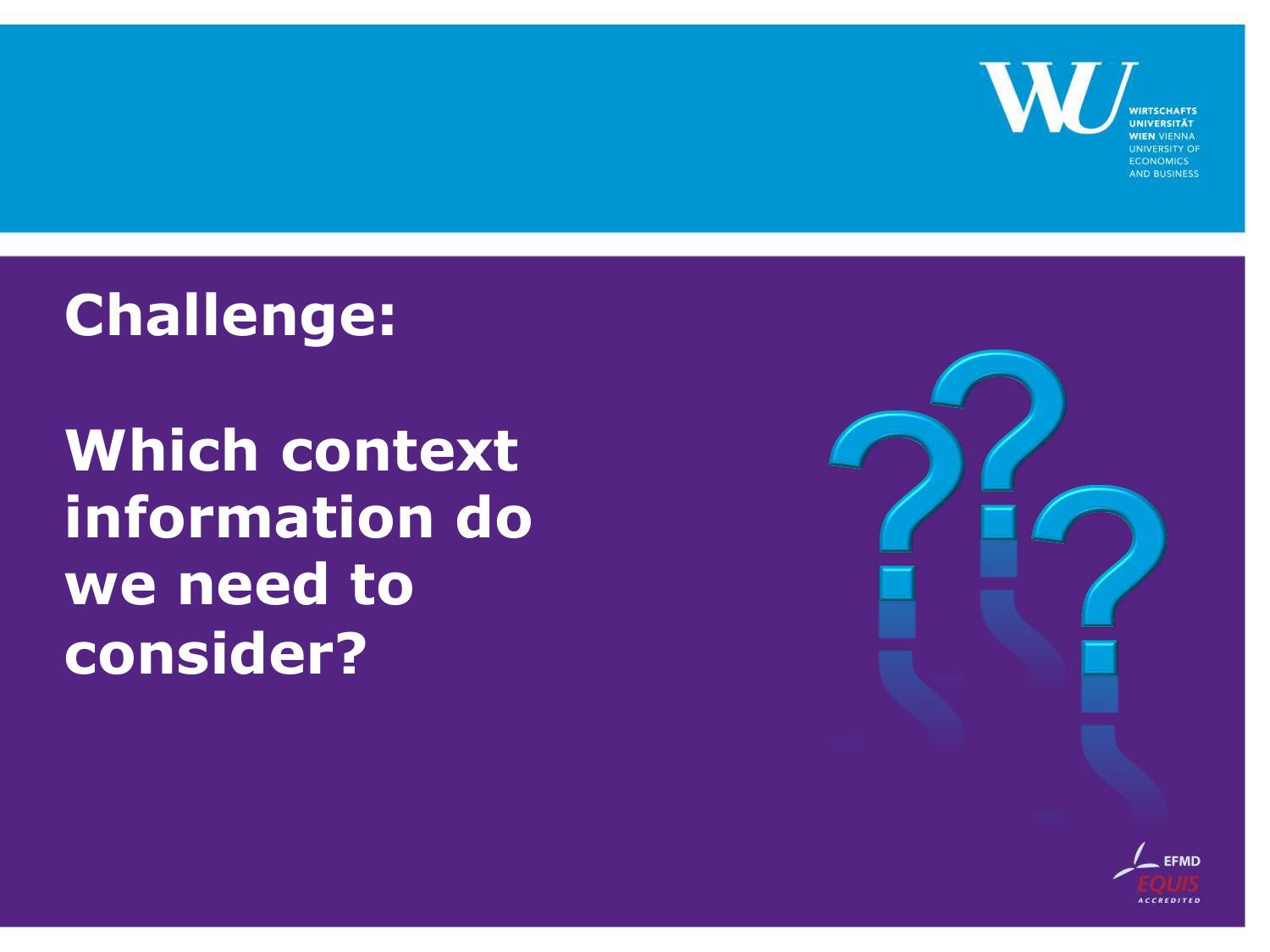#### **Conceptualization of context**

**WIRTSCHAFTS UNIVERSITÄT WIEN VIENNA UNIVERSITY OF ECONOMICS AND BUSINESS** 

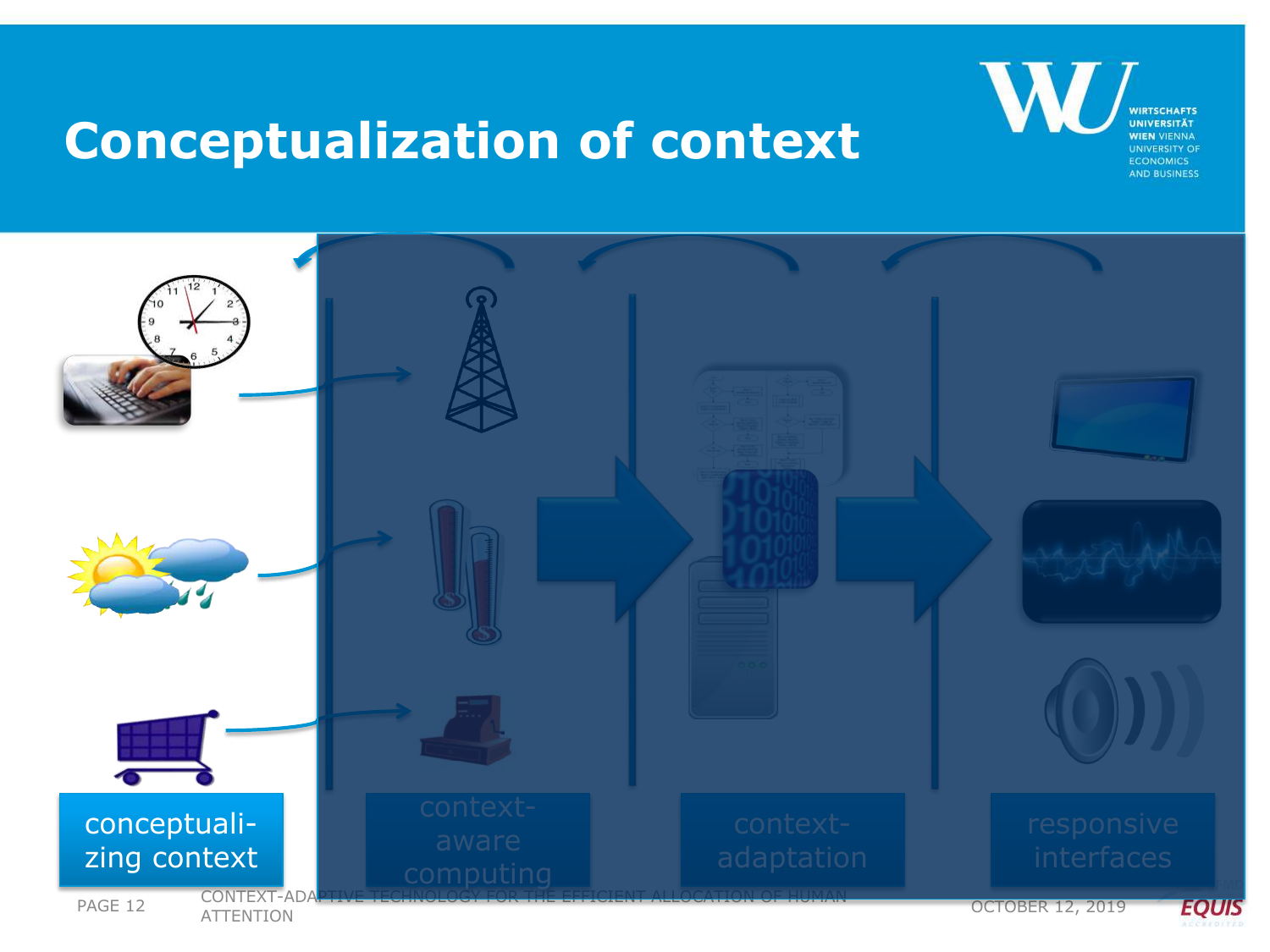

### **Challenge:**

### **How can we capture required context data?**



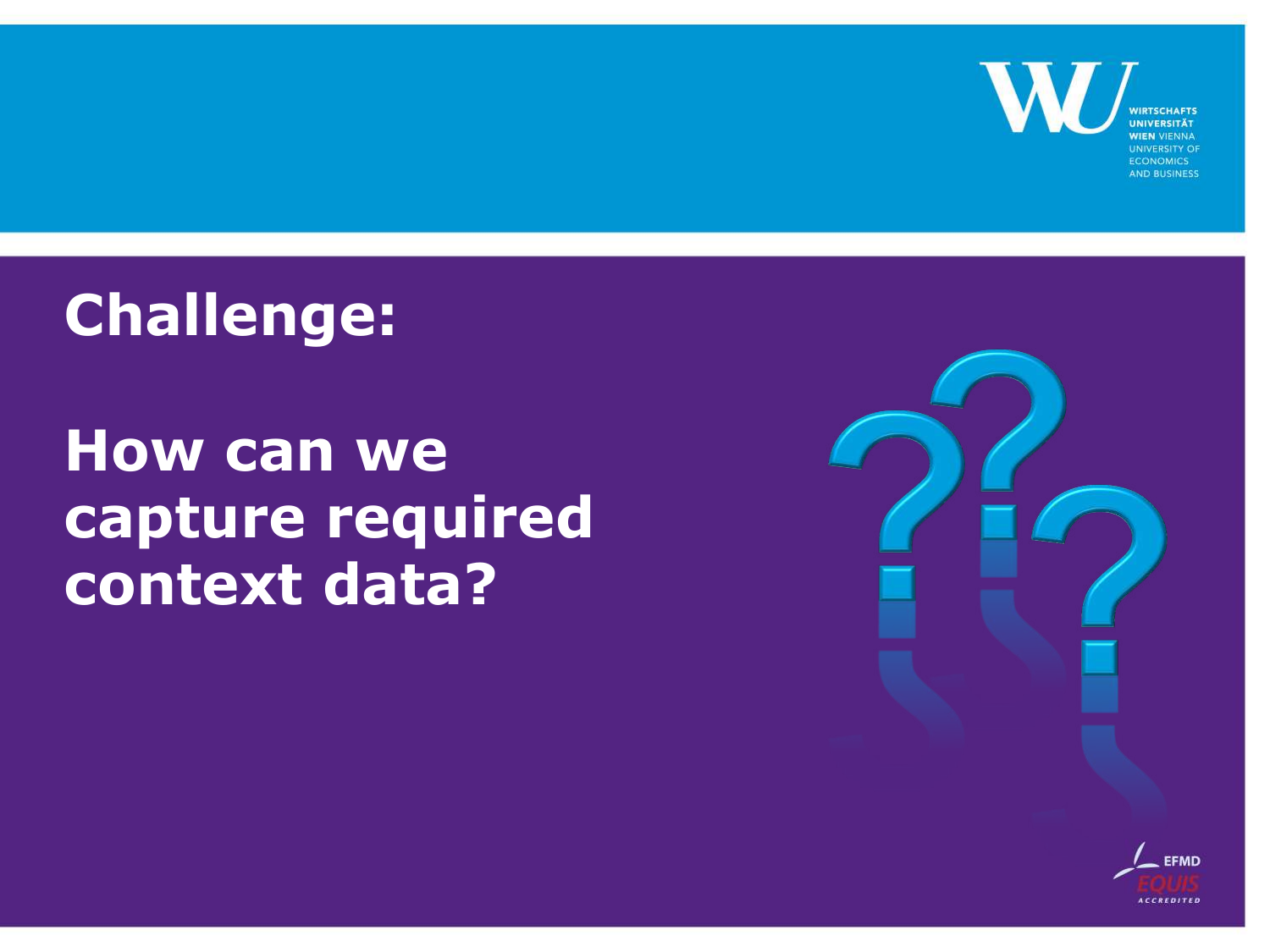### **Interrelating context with detecting technologies**

**UNIVERSITY O ECONOMICS AND BUSINESS** 

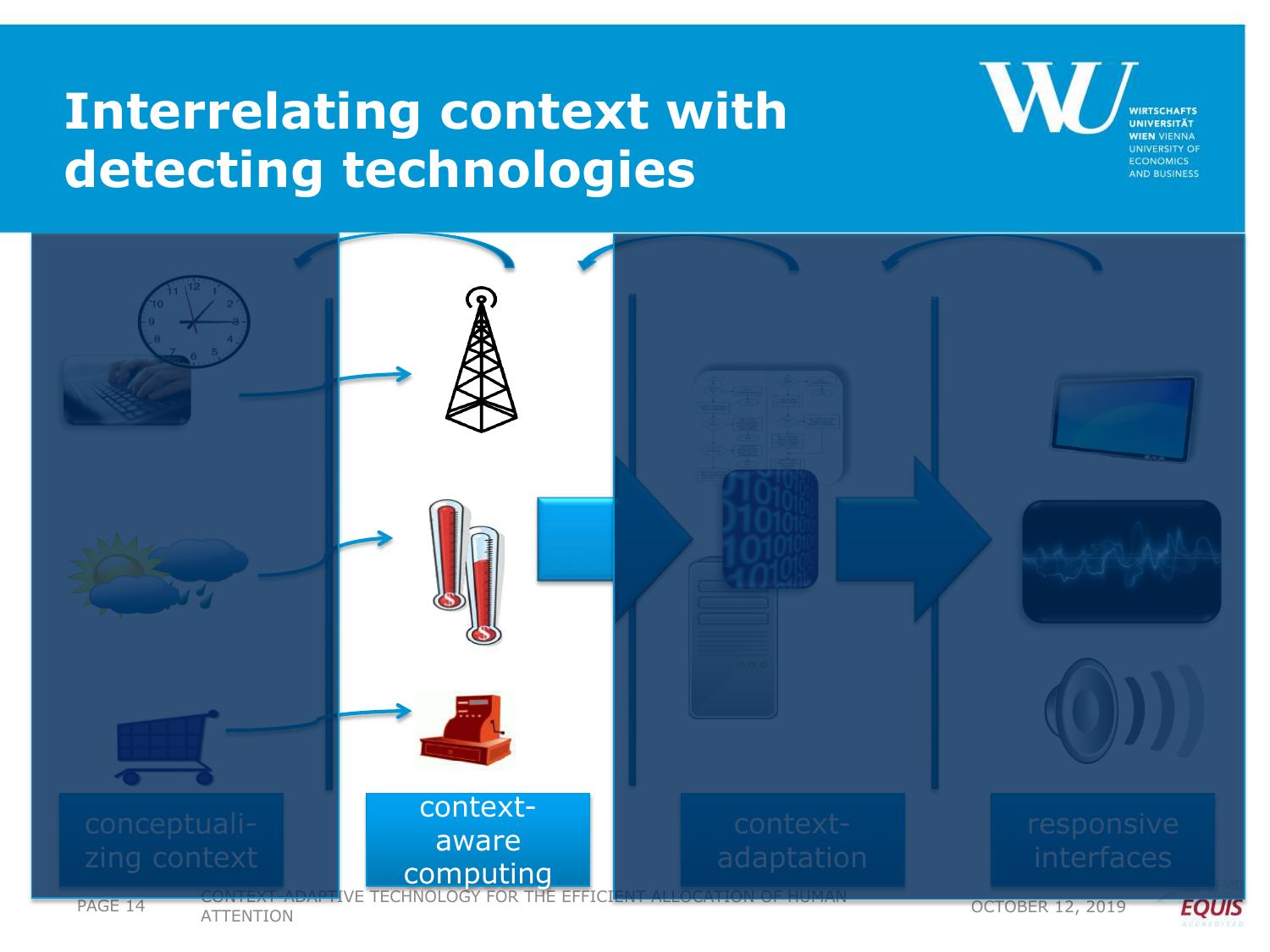

### **Challenge:**

**In which ways should systems adapt to context?**

**How should personalization be undertaken?**



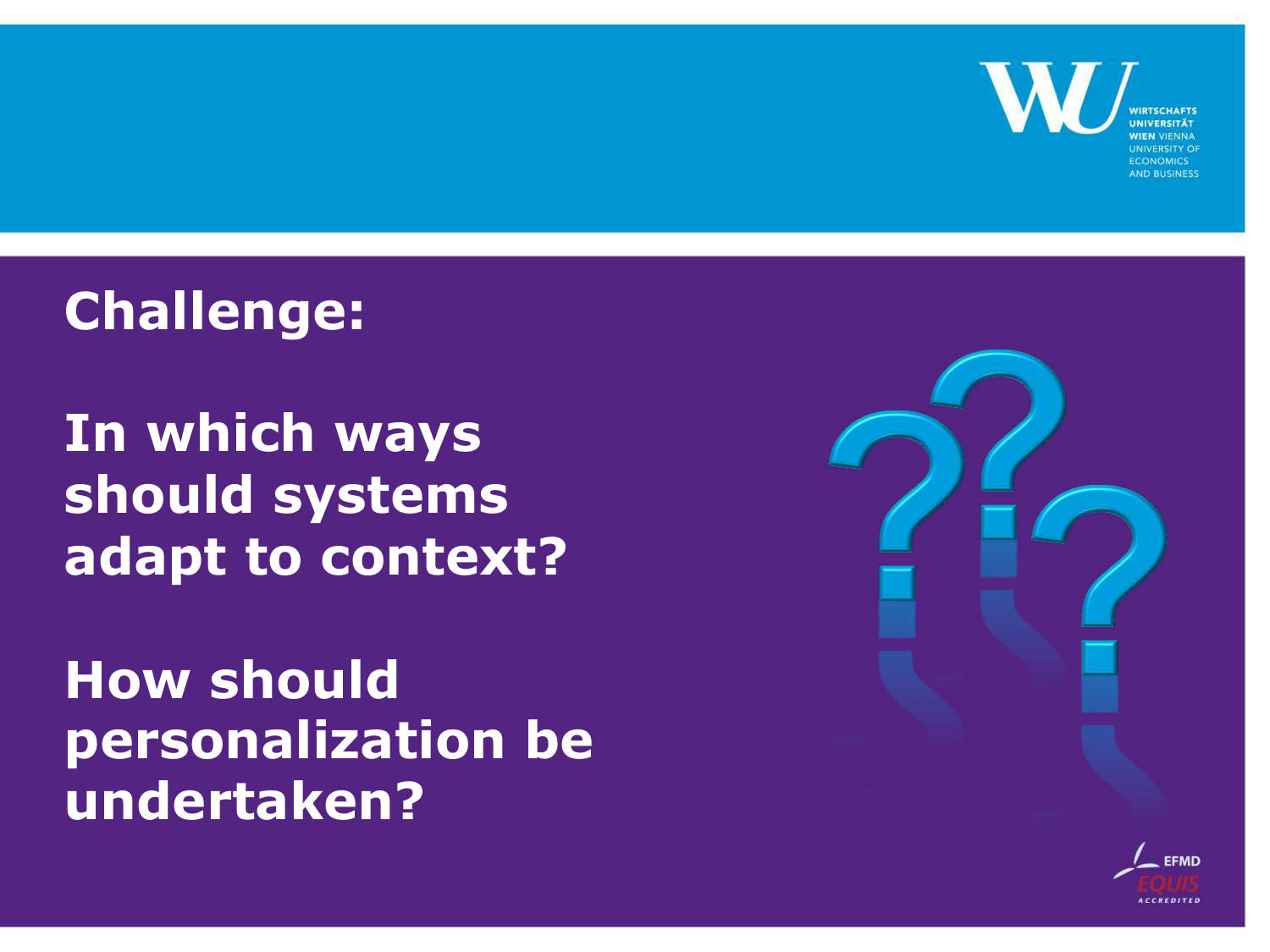### **Algorithms for contextadaptation**

W **WIRTSCHAFTS WIEN VIENNA UNIVERSITY OF ECONOMICS AND BUSINESS** 

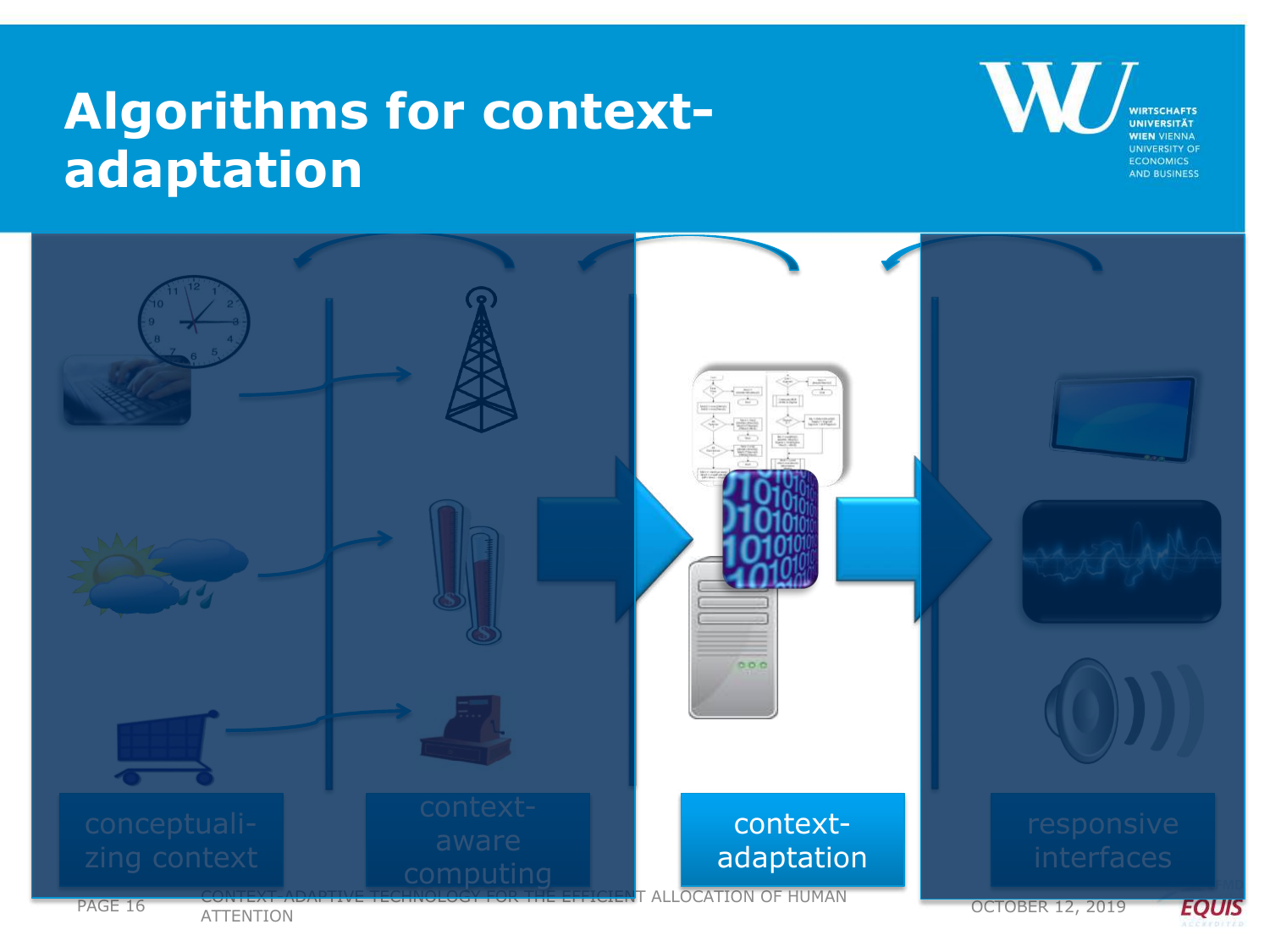

### **Challenge:**

# **How should adapted information reach a user?**



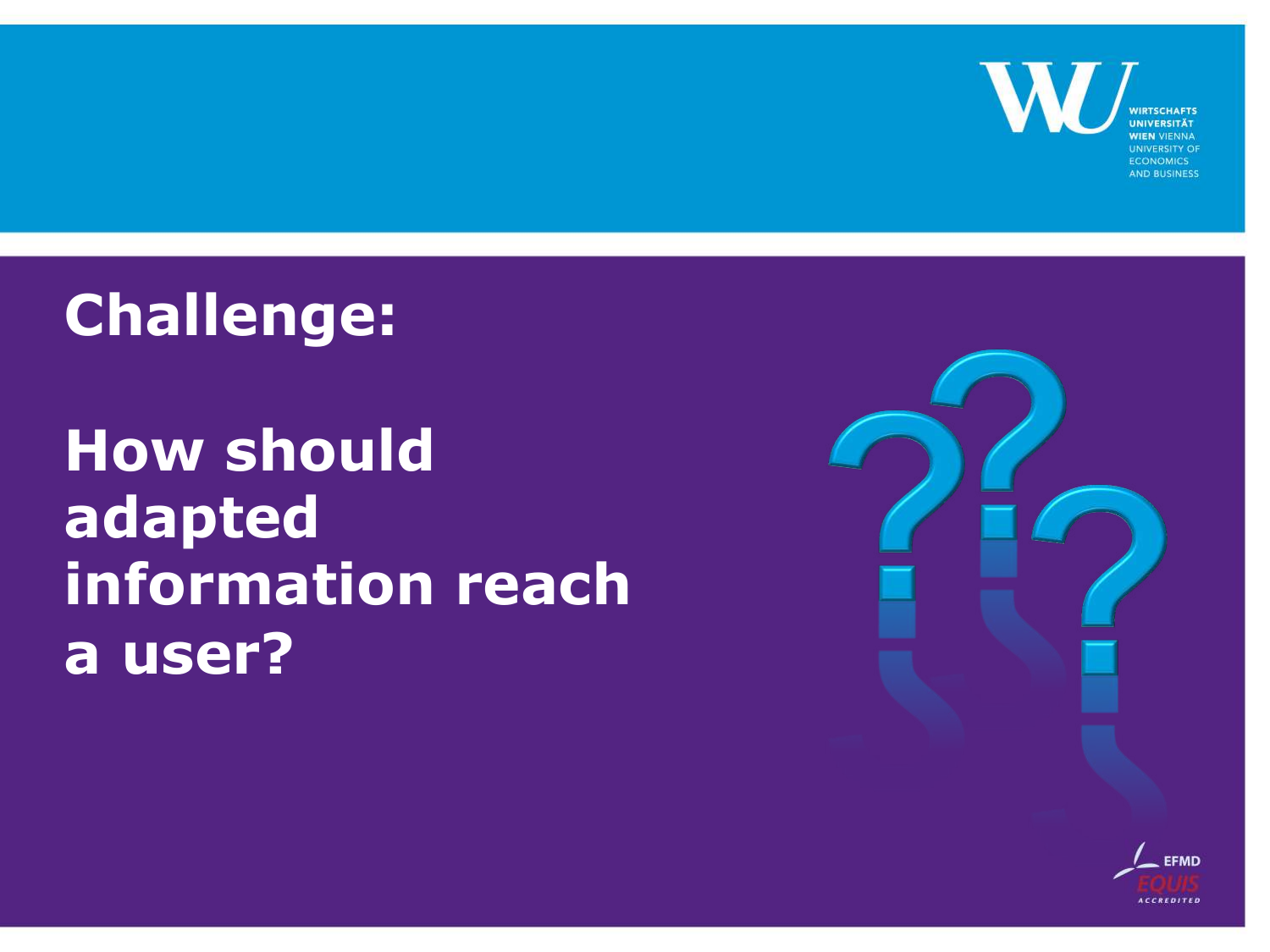#### **Responsive interfaces**